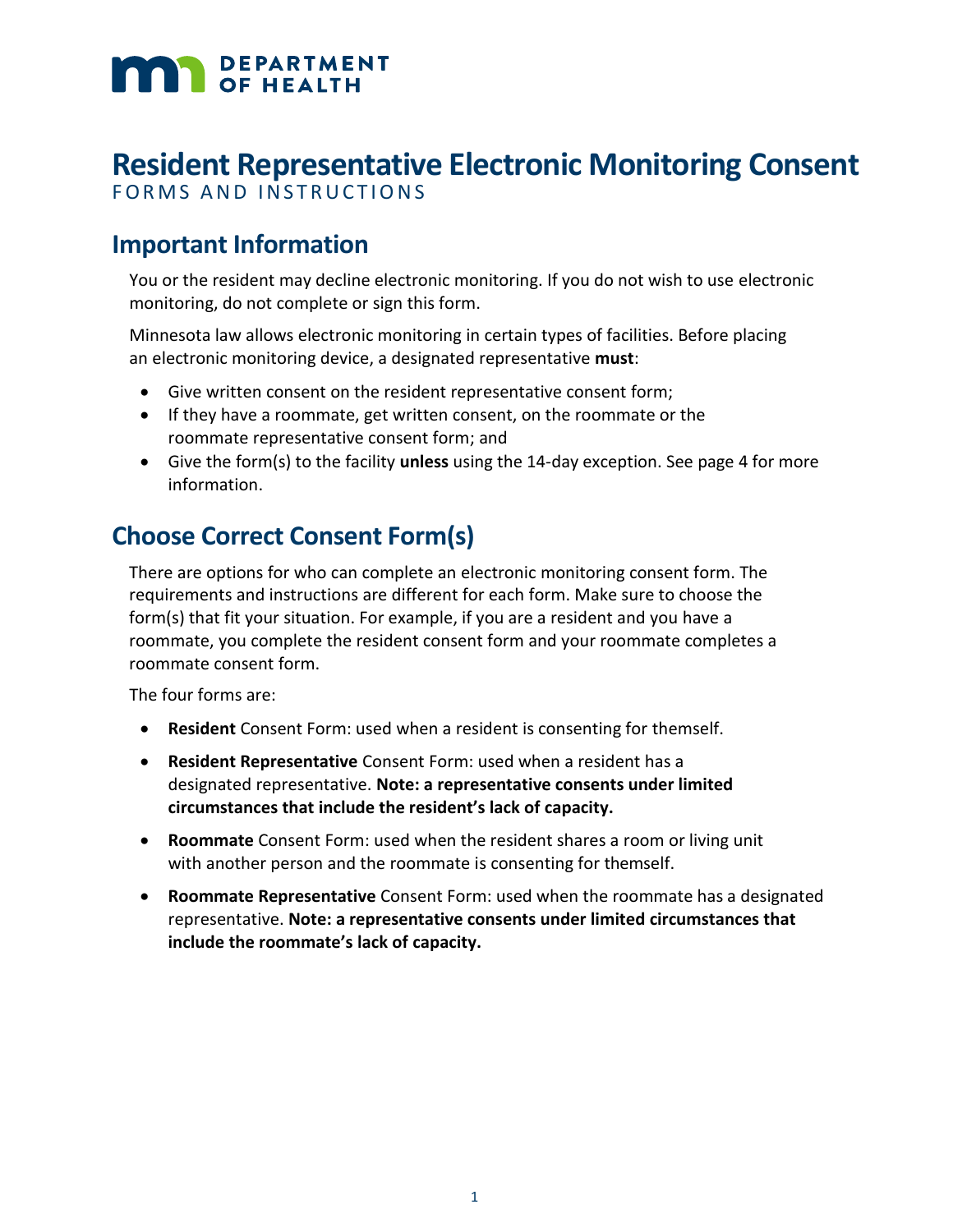## **Questions**

If you have questions, you can use any of the resources below:

- A staff member at your facility
- The Office of Ombudsman for Long-Term Care
	- o Phone: 651-431-2555 or 1-800-657-3591
	- o Email: [e.monitoring.ooltc@state.mn.us](mailto:e.monitoring.ooltc@state.mn.us)
- The Minnesota Department of Health
	- o Phone: 651-201-4101
	- o Email: [health.fpc-web@health.state.mn.us](mailto:health.fpc-web@health.state.mn.us)
- Minnesota Statute §144.6502

## **Instructions for completing the forms:**

#### Identification

• Print identifying information.

#### Determining Representative Authority

In most circumstances, a resident must consent to electronic monitoring and a representative may not consent on their behalf. A representative may only consent on a resident's behalf if:

- 1. The resident did not affirmatively object to electronic monitoring; **and**
- 2. The resident's medical professional determines that the resident currently lacks the ability to understand and appreciate the nature and consequences of electronic monitoring. Get the determination in writing and attach it to the consent form.
- Mark the box beside the statement that best describes how you got authority to represent the resident.
- Mark the box **only** if the resident you represent did not object to electronic monitoring.
- Enter the date you:
	- o Explained electronic monitoring to the resident you represent;
	- o Asked them if they wanted electronic monitoring; and
	- o The resident you represent did not object.
- Print the names and relationships of everyone who was present when you asked the resident you represent if they wanted electronic monitoring used in their room or living unit.
- Mark the box if the medical professional of the resident you represent determined that the resident lacks the ability to understand and appreciate the nature and consequences of electronic monitoring.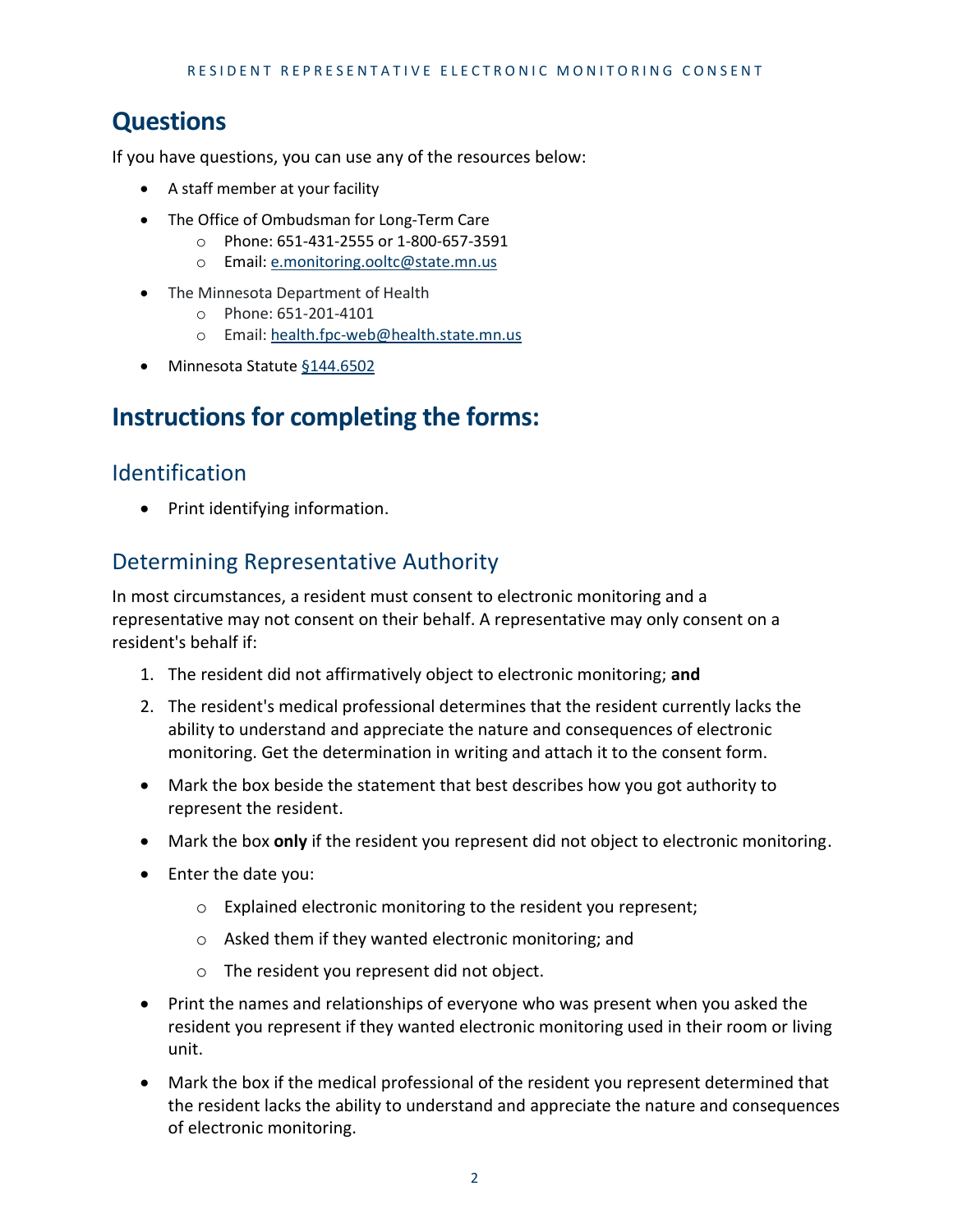#### RESIDENT REPRESENTATIVE ELECTRONIC MONITORING CONSENT

- o Have the medical professional put their determination in writing.
- $\circ$  Attach the medical professionals written determination to the consent form.

#### Explanations

- Review each item under the section "Explanations" starting below on page 6.
- If you explained each of the items in that section to the resident, mark the box

#### **Device**

- Print the make or brand name of the device.
- Enter the model number.
- Mark each box that describes something your device does.
- If you mark "Device records" or "Device broadcasts/streams," print the names and relationships of all people who will have access to the recording or streaming, for example:
	- o Mary Bunyan, daughter
	- o John Minnesota, friend

#### Conditions and Restrictions

Carefully consider if you want conditions or restrictions about when or how to use the device.

- If you want an electronic monitoring device and do not want any conditions or restrictions on when or how it is used, mark the box stating: "I choose electronic monitoring with no conditions or restrictions."
- If you choose to have conditions and restrictions about when or how to use the device, mark the box stating: "I choose electronic monitoring with the conditions marked below."
	- $\circ$  Review the list of conditions and mark the box before each condition you want.
		- **If you choose "Turn off the device for the duration of a visit," mark a box** for each type of visitor for whom you want the device turned off. If you choose "Other visitor(s)," print specific titles or names. You may want to say "All visitors" or mark the "All visitors" box.
		- You may choose other conditions or restrictions not specifically listed. If you have conditions or restrictions not on the list, mark the box "Any other condition or restriction on the use of an electronic monitoring device." Describe the condition or restriction on the line(s).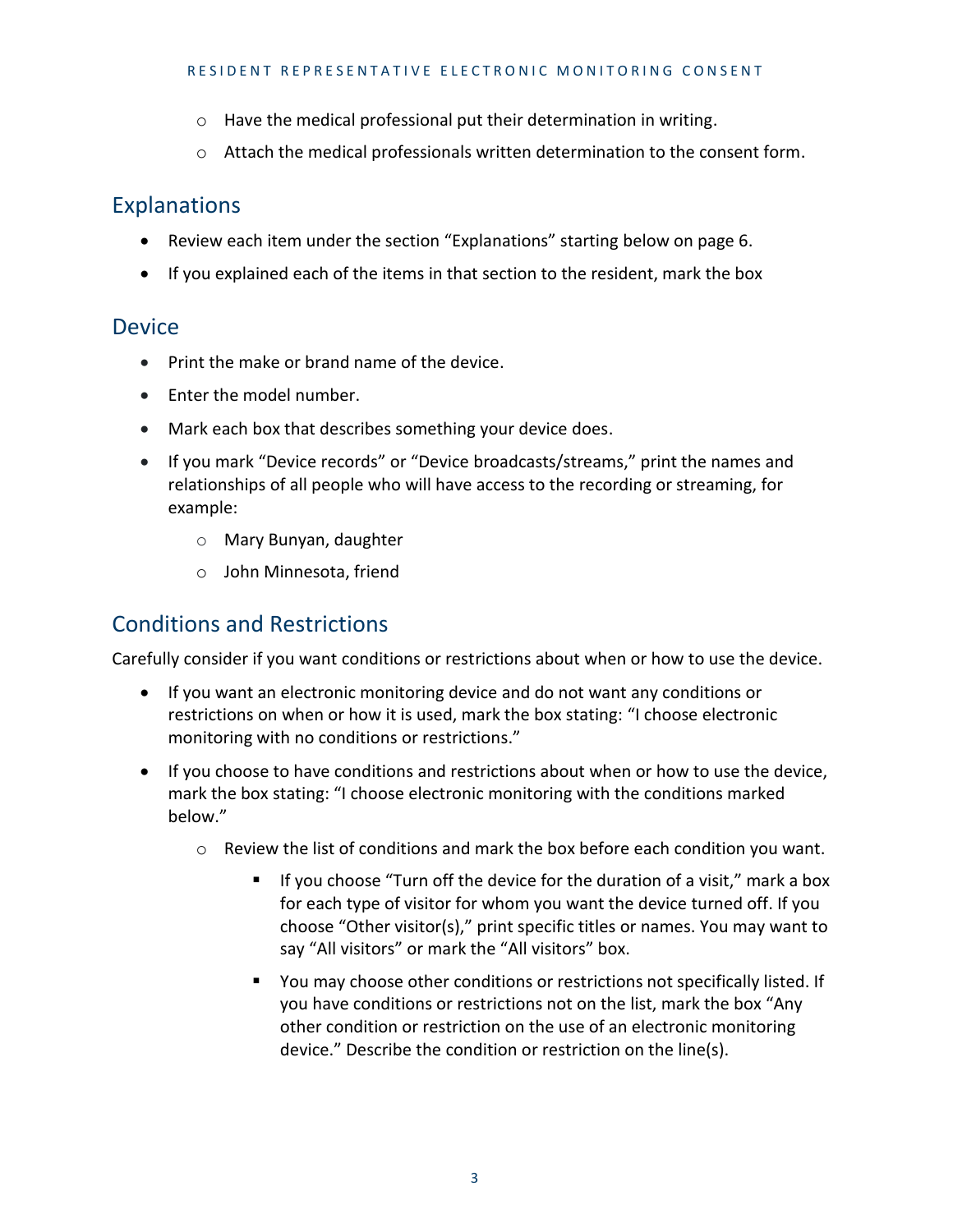#### Understanding

This section has important statements. Read them carefully. If you know what the statement means, continue to the signature section. If you are not sure what a statement means, do not sign the form yet. Ask someone to explain the statement to you first. When you understand what it means, go to the signature section.

#### Signature

- Print the first and last name of the resident you represent.
- Sign your name and enter the date.
- Give the completed consent form(s) you, your roommate, and/or your roommate's representative signed to your facility (unless you are using the-14 day exception, explained below).
- Unless you are using the 14-day exception, you may begin monitoring after you have given all the completed forms to the facility.

#### Withdrawing Consent for Electronic Monitoring

#### **\*\*Only fill out this section if you give consent and later want to withdraw your consent for electronic monitoring\*\***

After you fill out a consent form and give it to your facility, you can take away your consent at any time. To remove your consent, ask your facility to give you back the form.

- Sign your name and enter the date in the section for withdrawing consent.
- Give the form back to the facility.

#### **Special Instructions for 14-Day Exception to Notifying the Facility about Electronic Monitoring**

There are situations when you do **not** need to notify the facility before you start using your electronic monitoring device. If the resident:

- 1. Fears retaliation by the facility;
- 2. Did not receive a timely written response from the facility to a concern the resident gave the facility in writing, and that concern leads you to want to use an electronic monitoring device; **or**
- 3. Already reported concerns to the Minnesota Adult Abuse Reporting Center or the police, and those concerns lead you to want to use an electronic monitoring device.

If one of the three exceptions above applies:

- You can place and use the device for up to 14 days without notifying the facility.
- You **must** still complete the resident representative consent form.
- You **must** timely send a completed copy of the Resident Representative Consent Form to the Office of Ombudsman for Long-Term Care (Ombudsman).
- Keep the original completed Resident Representative Consent Form.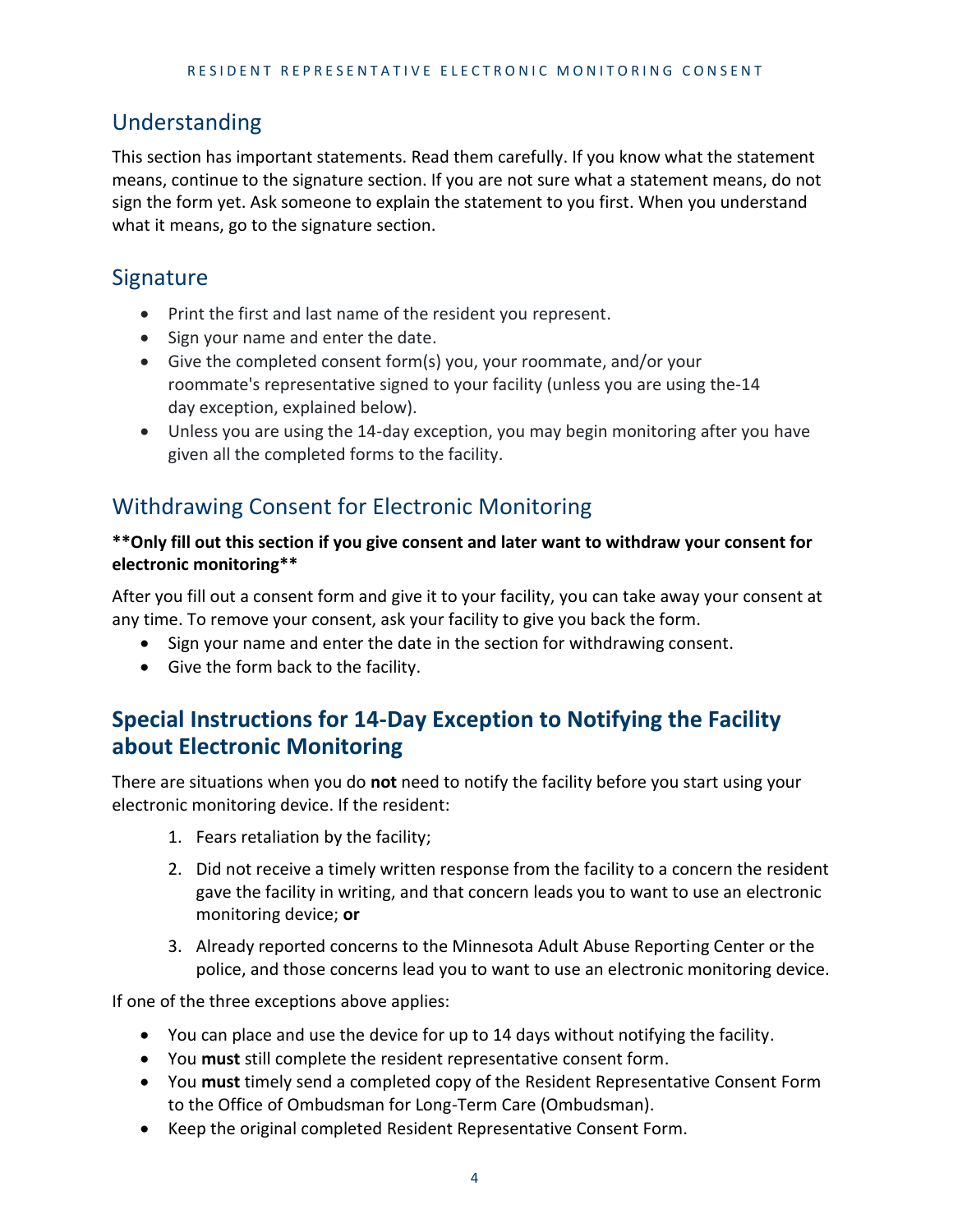- If your reason for using the exception is fear of retaliation, you are required to report suspected maltreatment recorded on your device to the Minnesota Adult Abuse Reporting Center (MAARC), the police or both. The MAARC phone number **is 1-844-880-1574.**
- If you obtain evidence from the electronic monitoring device that suspected maltreatment occurred, contact the Minnesota Adult Abuse Reporting Center, the police or both. The MAARC phone number is **1-844-880-1574.**
- If you use electronic monitoring for more than 14 days, give the original form to the facility by the 15th day.

#### Using the 14-Day Exception with a Roommate

If you have a roommate:

- Your roommate or their representative must consent before you begin electronic monitoring.
- When you send a copy of the Resident Representative Consent Form to the Ombudsman, also send a completed copy of the roommate or roommate representative consent form to the Ombudsman.
- If you use electronic monitoring for more than 14 days, give the original forms to the facility by the 15th day.
- If you use the 14-day exception and a new roommate moves in during the 14 days, you must stop using the electronic monitoring device.
- Before using it again, you must obtain a written consent from the new roommate or their representative to use electronic monitoring. Send your new roommate's consent form to the Ombudsman for the remainder of the 14 days. If you use electronic monitoring for more than 14 days, give your consent form and the consent forms of your previous and new roommate to the facility by the 15<sup>th</sup> day.
- If your new roommate does **not** consent to use electronic monitoring in the room or living unit, you **must** stop electronic monitoring. If you do not remove or disable the device, the facility must remove the electronic monitoring device.

#### Understanding Related to 14-Day Exception

This section has important statements. If you know what the statements mean, continue to the signature section. If you are not sure what a statement means, do not sign the consent yet. Ask someone to explain the statement to you first. When you understand what it means, continue to the signature section.

#### Signature on 14-Day Exception

- If you agree to use an electronic monitoring device in your room or living unit and want to use the 14 day exception, sign your name and enter the date.
- Send a copy of the entire completed consent form to the Office of Ombudsman for Long-Term Care. Keep the original form(s) in your possession for up to 14 days.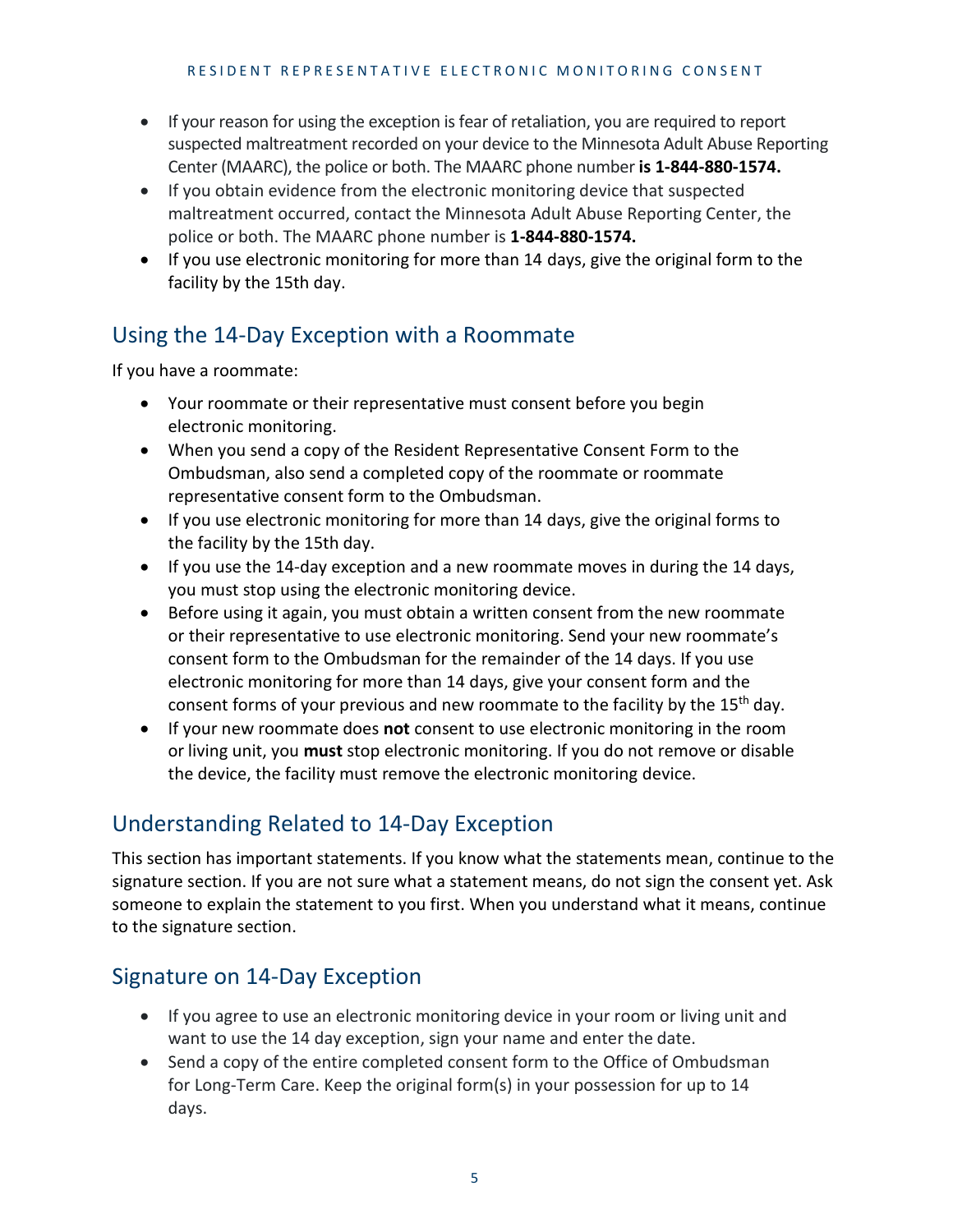Give the original form(s) to the facility by the  $15<sup>th</sup>$  day.

#### Questions about the 14-Day Exception

The Ombudsman provides advocacy services to residents. You may contact the Ombudsman at 651-431-2555 or 1-800-657-3591 to discuss electronic monitoring or the concerns prompting you to place the electronic monitoring device. If you want the Ombudsman to contact you, enter your contact information:

- Write a phone number where they can call you and include the area code.
- Write an email address where they can write to you.
- Write another way they can contact you or someone you trust.

INSTRUCTIONS END HERE. FORM(S) TO BE COMPLETED FOLLOW ON NEXT PAGE.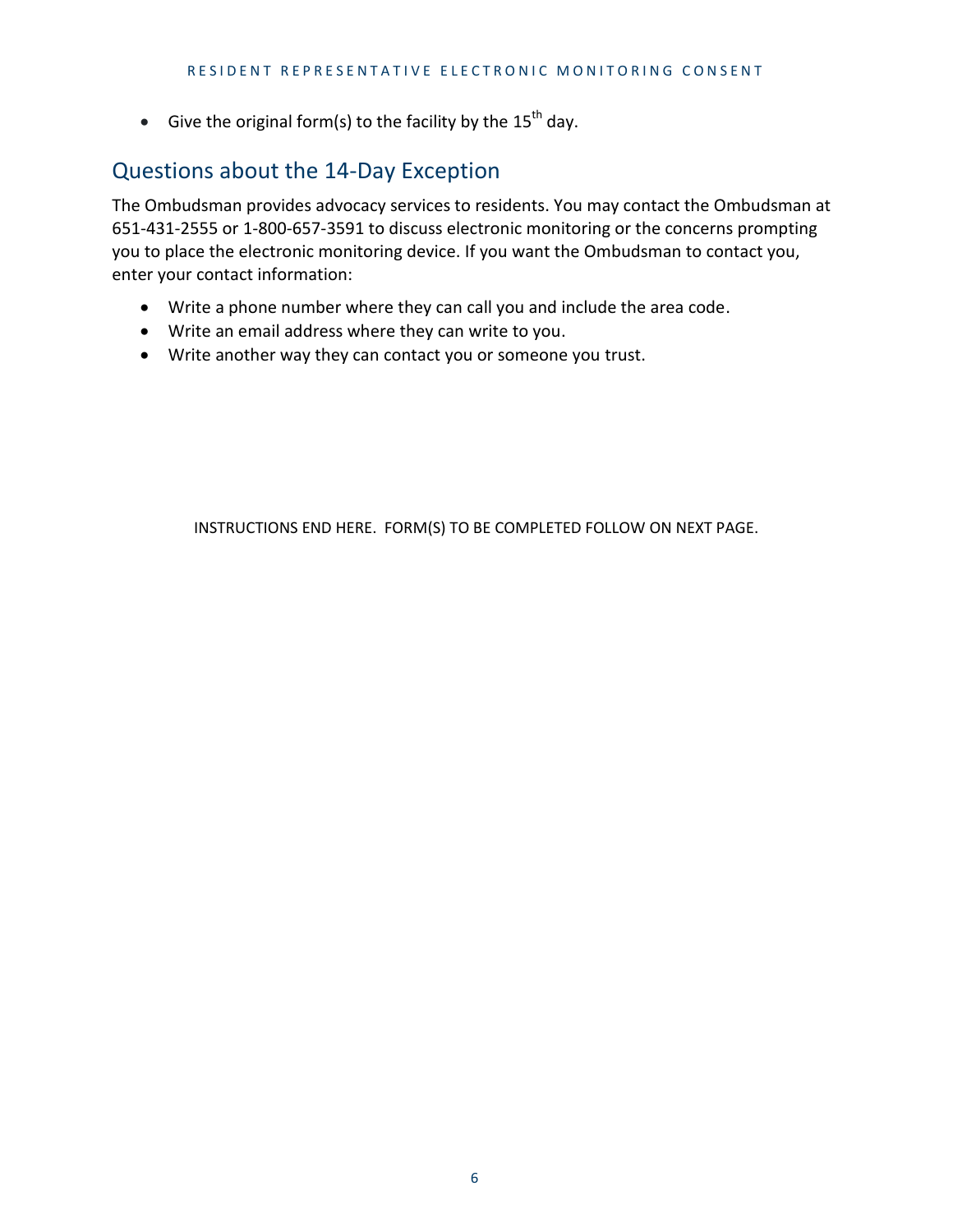## **Resident Representative Consent Form**

#### Identification

| Resident:                                                                                                                                                                                                                      |
|--------------------------------------------------------------------------------------------------------------------------------------------------------------------------------------------------------------------------------|
| Facility: The control of the control of the control of the control of the control of the control of the control of the control of the control of the control of the control of the control of the control of the control of th |
| Room or living unit identification                                                                                                                                                                                             |
| Resident representative:                                                                                                                                                                                                       |

### Determining Representative Authority

1. The resident's representative is a:  $\Box$  Court-appointed guardian;  $\Box$  Person age 18 or older appointed by the resident in a health care power of attorney to make health care decisions on behalf of the resident; or  $\Box$  Person who is not an agent of a facility or of a home care provider designated in writing by the resident and maintained in the resident's records on file with the facility.

#### 2. The representative may consent to electronic monitoring on behalf of the resident if:

 $\Box$  The resident did not affirmatively object to electronic monitoring.

a. Date the resident was asked if they consented to electronic monitoring conducted in their room or living unit and did not affirmatively object to electronic monitoring was:

\_\_\_\_\_\_\_\_\_\_\_\_\_\_\_\_\_\_\_\_\_\_\_\_\_\_\_\_\_\_\_\_\_\_\_\_\_\_\_\_\_\_\_\_\_\_\_\_\_\_\_\_\_\_\_\_\_

b. Person(s) present when the resident was asked if they consented to electronic monitoring conducted in their room or living unit:

#### **And**

 $\Box$  The resident's medical professional determined that the resident currently lacks the ability to understand and appreciate the nature and consequences of electronic monitoring. (Attach a written determination by the medical professional to this consent form.)

#### Explanations

 $\Box$  As the resident's representative, I explained the following to the resident:

- No person may access any video or audio recording created through authorized electronic monitoring without my (the representative's) written consent, except if it is required under another law, a recording or copy of a recording may be disseminated to address the health, safety or welfare concerns of one or more residents.
- Conditions may be placed on the use of the electronic monitoring device.
- The resident has the ability to decline any and all recording.
- If the resident consents to electronic monitoring they can: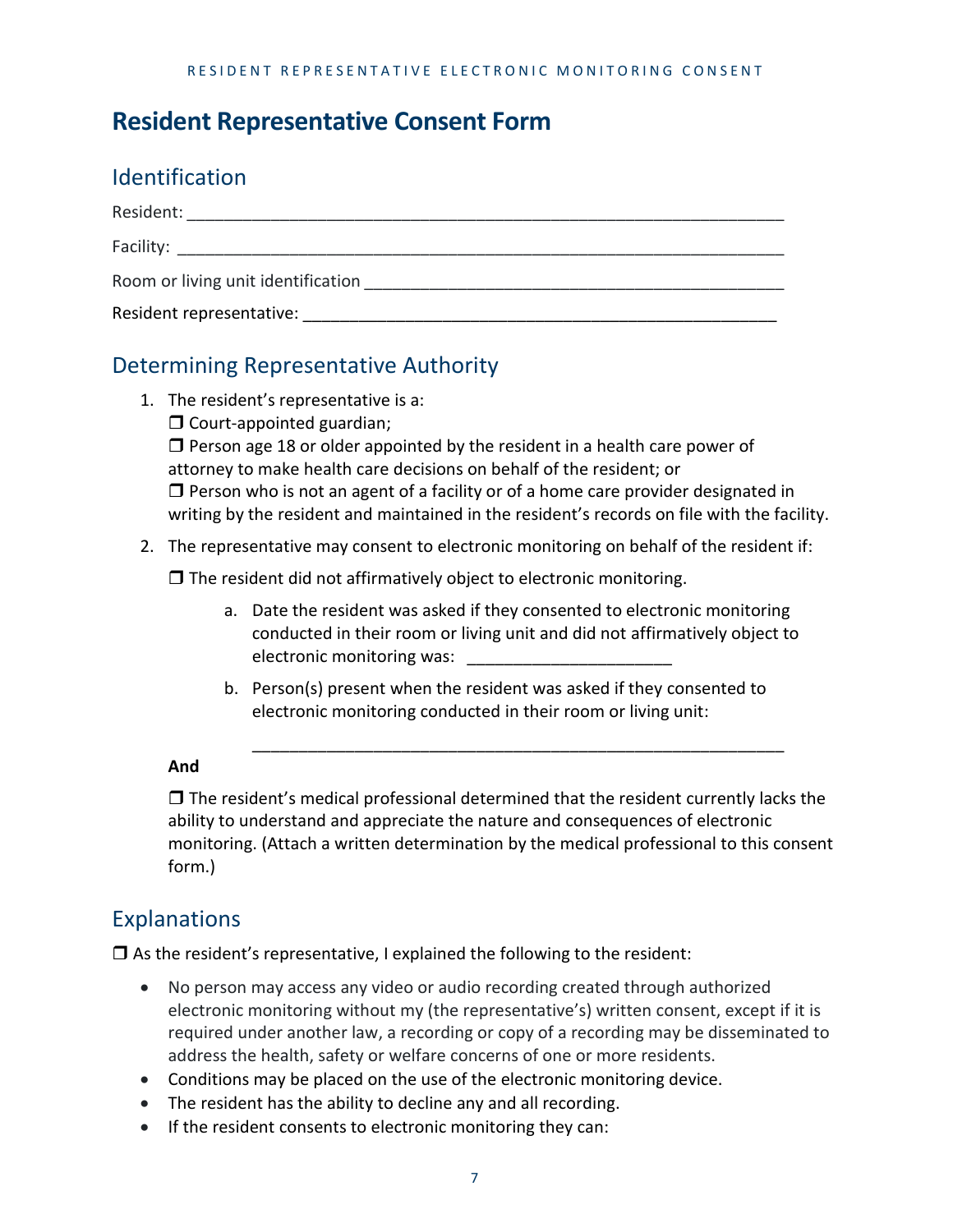#### RESIDENT REPRESENTATIVE ELECTRONIC MONITORING CONSENT

- o Withdraw consent at anytime
- o Add or remove conditions at anytime
- Type of electronic monitoring device I will use such as a:
	- o Device that captures video
	- o Device that captures audio
	- o Device that records
	- o Device that broadcasts/streams
	- o If the device streams, who will have access

#### Electronic Monitoring Device

| Make/Brand: | Model Number: |  |
|-------------|---------------|--|
|             |               |  |

Type: (check all that apply)

 $\Box$  Device captures video  $\Box$  Device captures audio

 $\Box$  Device records  $\Box$  Device broadcasts/streams

If the device records or streams, who will have access? List the name(s) of who will have access: \_\_\_\_\_\_\_\_\_\_\_\_\_\_\_\_\_\_\_\_\_\_\_\_\_\_\_\_\_\_\_\_\_\_\_\_\_\_\_\_\_\_\_\_\_\_\_\_\_\_\_\_\_\_\_\_\_\_\_\_\_\_\_\_\_\_\_\_\_\_\_\_\_\_\_\_\_\_

#### Conditions and Restrictions

 $\Box$  I choose electronic monitoring with no conditions or restrictions

 $\Box$  I choose electronic monitoring with the conditions marked below:

 $\Box$  Prohibit audio recording

 $\Box$  Prohibit video recording

 $\Box$  Prohibit broadcasting/streaming of audio or video

 $\Box$  Turn off the electronic monitoring device or block the visual recording component of the electronic monitoring device for the duration of an exam or procedure by a health care professional

 $\Box$  Turn off the electronic monitoring device or block the visual recording component of the electronic monitoring device while dressing, bathing or toileting

 $\Box$  Turn off the electronic monitoring device for the duration of a visit with the following:

- $\square$  Spiritual adviser/clergy
- □ Ombudsman

□ Attorney

 $\square$  Financial planner

 $\Box$  Intimate partner

 $\Box$  Other visitor(s):

□ All visitors

 $\Box$  Any other condition or restriction on the use of the electronic monitoring device:

\_\_\_\_\_\_\_\_\_\_\_\_\_\_\_\_\_\_\_\_\_\_\_\_\_\_\_\_\_\_\_\_\_\_\_\_\_\_\_\_\_\_\_\_\_\_\_\_\_\_\_\_\_\_\_\_\_\_\_\_\_\_\_\_\_\_ \_\_\_\_\_\_\_\_\_\_\_\_\_\_\_\_\_\_\_\_\_\_\_\_\_\_\_\_\_\_\_\_\_\_\_\_\_\_\_\_\_\_\_\_\_\_\_\_\_\_\_\_\_\_\_\_\_\_\_\_\_\_\_\_\_\_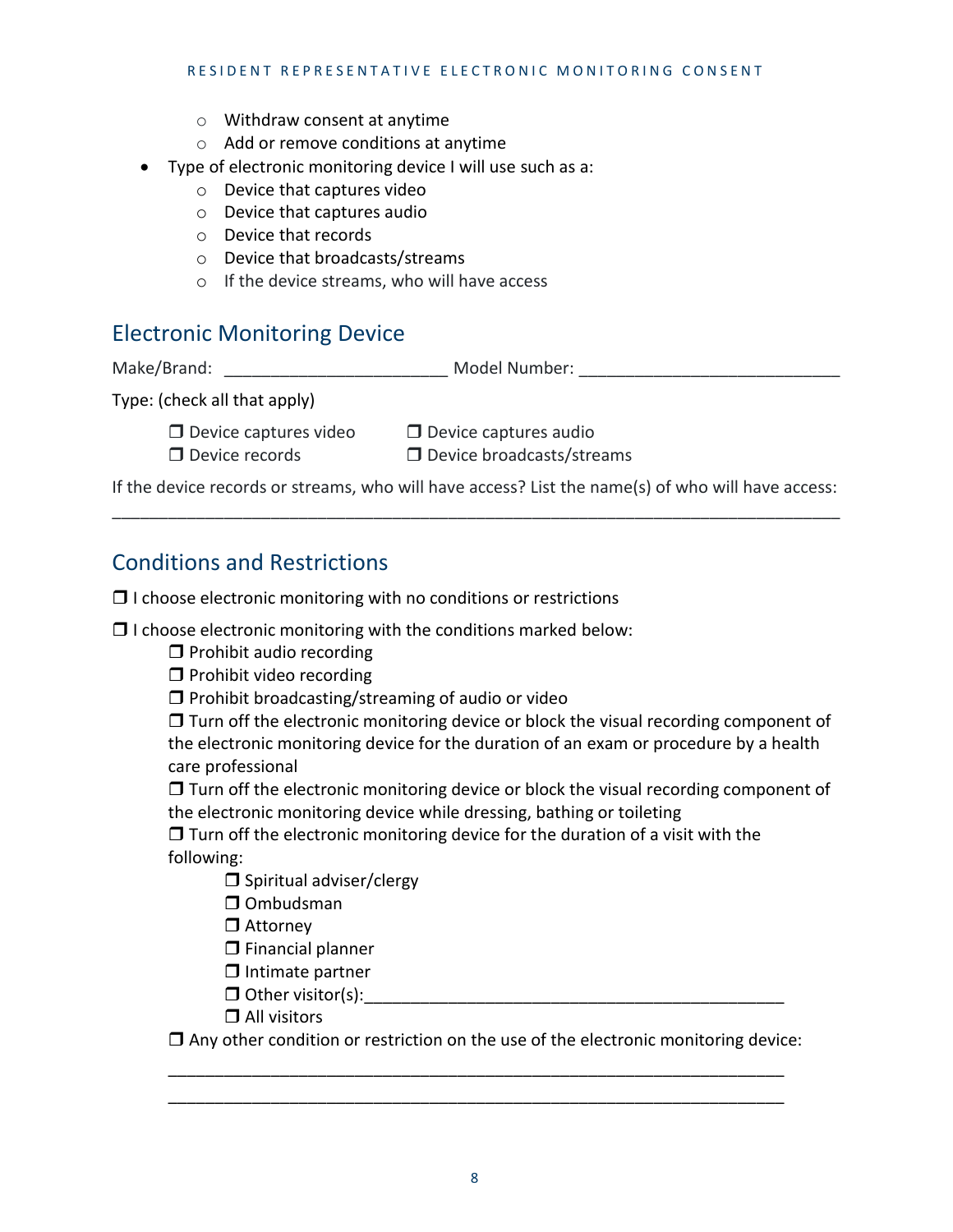#### Understanding

I understand that:

- I may only begin to use an electronic monitoring device after I complete this consent form **and** submit it to the facility (**NOTE**: See exceptions on page 10 below).
- I can request to stop electronic monitoring at any time.
- I can add or remove conditions or restrictions at any time.
- No person may access any video or audio recording created through authorized electronic monitoring without my written consent. Except as required under other law, a recording or copy of a recording may be disseminated for the purpose of addressing health, safety, or welfare concerns of one or more residents.

#### Signature

By signing my name below:

\_\_\_\_\_\_\_\_\_\_\_\_\_\_\_\_\_\_\_\_\_\_\_\_\_\_\_\_\_\_\_\_\_\_\_\_

I consent to place and use an electronic monitoring device in the room or living unit of

Signature of Resident Representative: example and the contract Date:



- If you are giving this consent form to the facility, the form is complete. You are done and you can give the facility the form.
- **If you are using the 14-day exception, go to the next page and continue.**

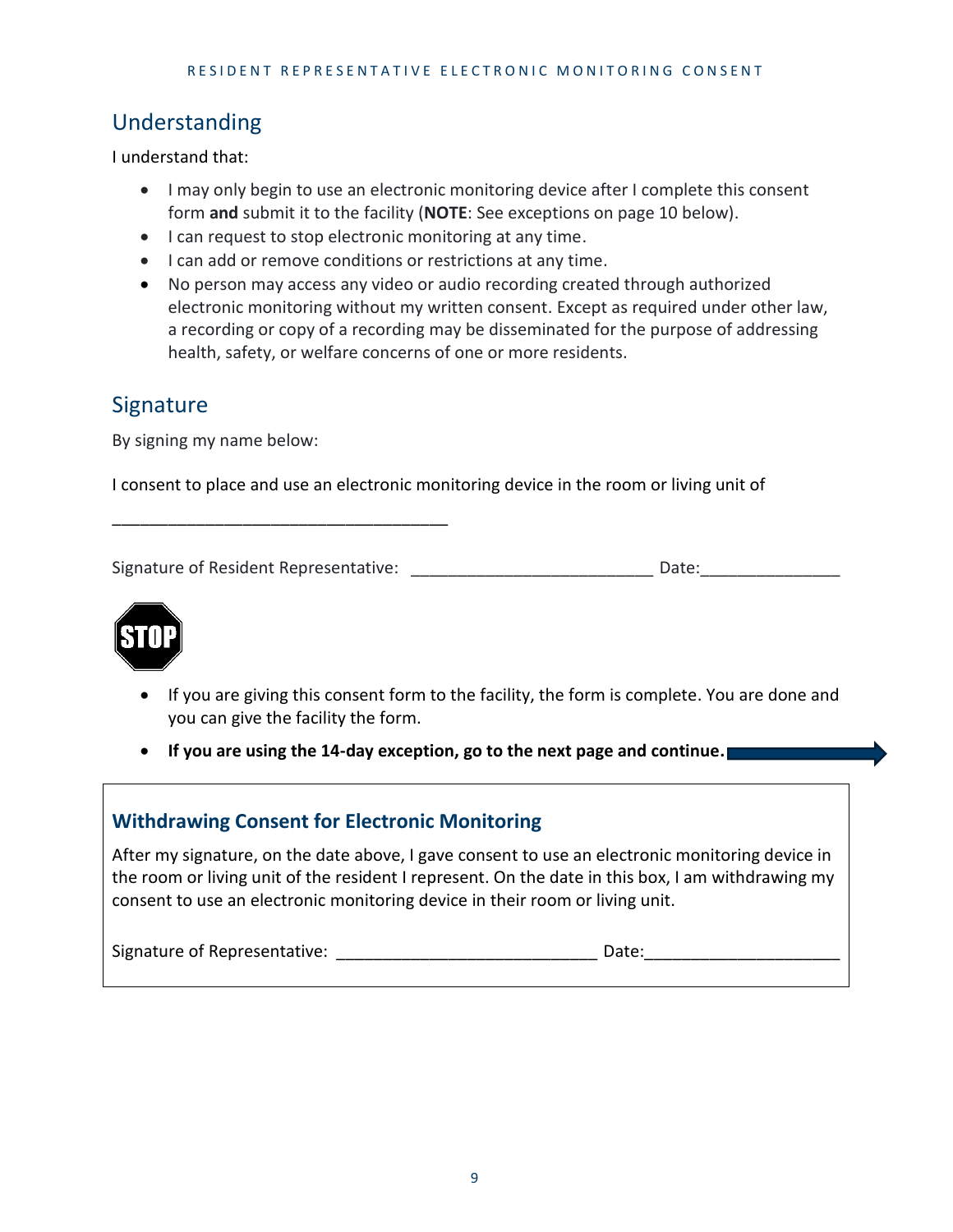## **14 Day Exception to Notify Facility about Electronic Monitoring**

#### **Understanding Related to 14-Day Exception**

I understand that:

- I can place and use an electronic monitoring device for up to 14 days without giving this consent form to the facility if I timely submit a copy of this completed resident consent form to the Office of Ombudsman for Long-Term Care (Ombudsman) **and** one of the following is true:
	- o I reasonably fear retaliation against me by the facility;
	- o There has not been a timely written response from the facility to a written communication from me about a concern that prompted me to place an electronic monitoring device; **or**
	- $\circ$  I already submitted a report to the Minnesota Adult Abuse Reporting Center or the police regarding the concerns that prompted me to place an electronic monitoring device.
- If my reason for submitting this form to the Ombudsman is because I fear retaliation, I **must** make a report to the Minnesota Adult Abuse Reporting Center, or the police, or both, if I obtain evidence from the electronic monitoring device that suspected maltreatment occurred.
- If I am using the 14 day exception and the facility discovers the electronic monitoring device, the facility may call the Ombudsman with the type, make and model number of the electronic monitoring device to ensure I placed the device. If I do not sign below to give my consent, the Ombudsman will not disclose the information listed in items #1 and #2 below to the facility, which may result in the facility disabling the electronic monitoring device.

#### **And**

 If I use electronic monitoring for more than 14 days, I must give my consent form and the consent forms of any previous and new roommate to the facility by the  $15<sup>th</sup>$  day.

#### **Signature on 14-Day Exception**

By providing my signature below, I give consent to the Ombudsman to disclose to the facility the following information specific about the resident I represent and me:

- 1. The Ombudsman received this form from me;
- 2. The type of electronic monitoring device I placed; and
- 3. My name and source of authority allowing me to sign the Consent form on the resident's behalf.

Signature of Representative: \_\_\_\_\_\_\_\_\_\_\_\_\_\_\_\_\_\_\_\_\_\_\_\_\_\_\_\_\_\_\_\_\_ Date:\_\_\_\_\_\_\_\_\_\_\_\_\_\_\_\_\_\_\_\_\_\_